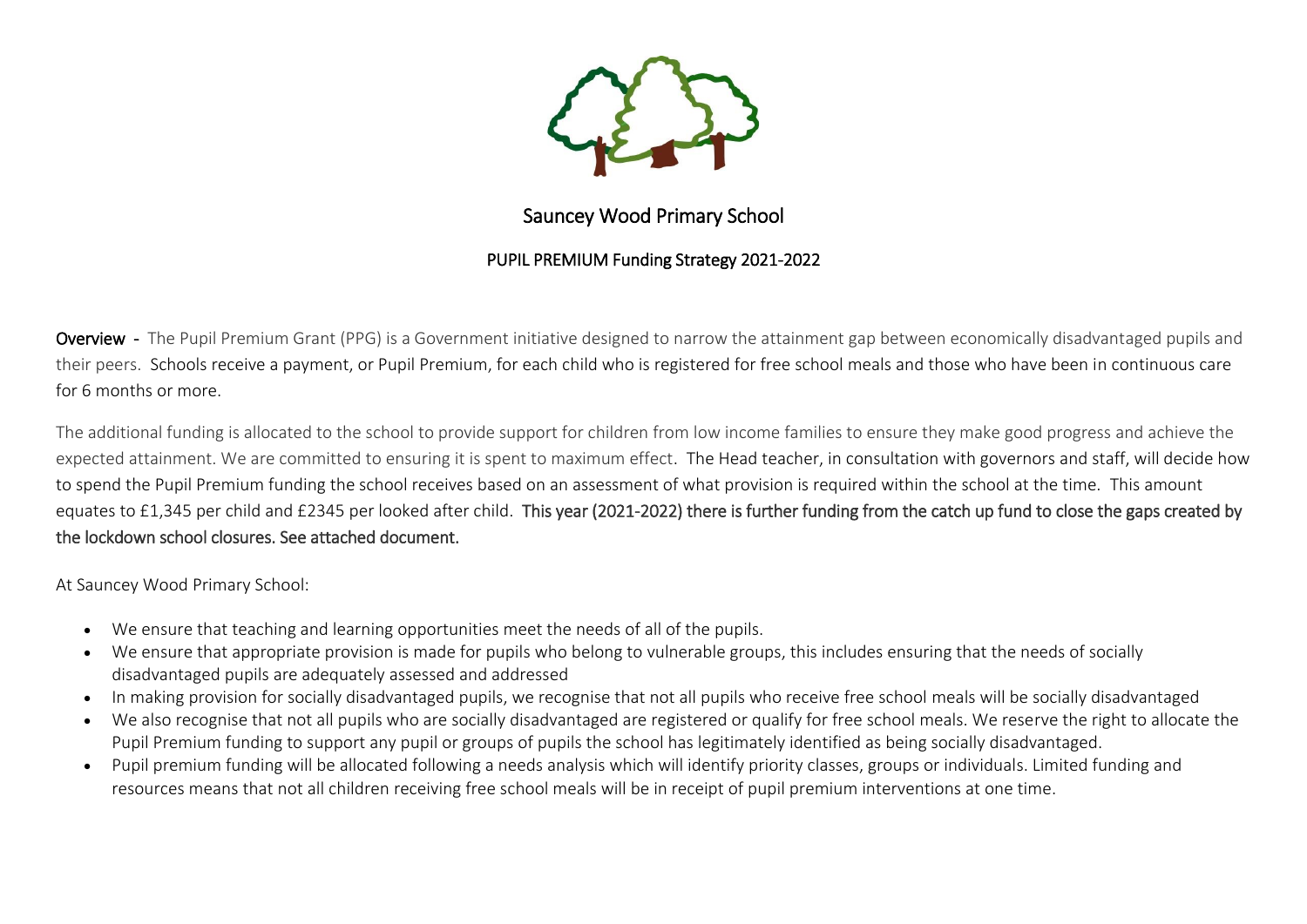#### We take into account the following factors when deciding how to spend Pupil Premium

- 1. High Quality teaching and learning
	- Research findings as identified by the EEF (Education Endowment Foundation)
	- Actions linked to the priorities from the School Development Plan
	- Provide additional support through booster clubs for Year 6 pupils
	- Intervention is directed where it is necessary with all pupils benefiting from the focus on high quality whole class teaching, meeting the needs of all pupils including quality feedback and next steps marking, good quality resources and training
	- TAs are trained to support each child's requirements e.g. 'catch up', Sp&L, more able groups,
	- Access to curriculum enrichment activities, both curricular and extra-curricular.
	- Access to catch up funding and resources.
- 2. Support socio/economic difficulties
	- To provide support to identified pupils through protective behaviours, counselling, play therapy and art therapy
	- To improve attendance
	- To identify those eligible early and support siblings who have never been entitled to FSM

#### 3. Enrichment opportunities

- Ensure all PPG children attend the educational trips provided to enhance their learning
- Ensure all children have the opportunity to participate in available clubs
- To ensure disadvantaged children have leadership opportunities e.g. play leaders and lunchtime helpers
- To work in partnership with external organisations to offer support and courses to parents in school

## Monitoring and Evaluation

We ensure the following:

- Robust systems used to identify individual barriers to learning
- Parents are encouraged and supported to apply for support if they think they are eligible for FSM
- Early intervention at Share and Learn sessions in Reception used to plan ahead
- Interventions are adapted or changed if they are not working
- A variety of data is used to track progress and attainment regularly
- A named governor and of member SLT maintain an overview of PPG spending and its impact. They have an in-depth knowledge of the school community and the barriers to learning the children face.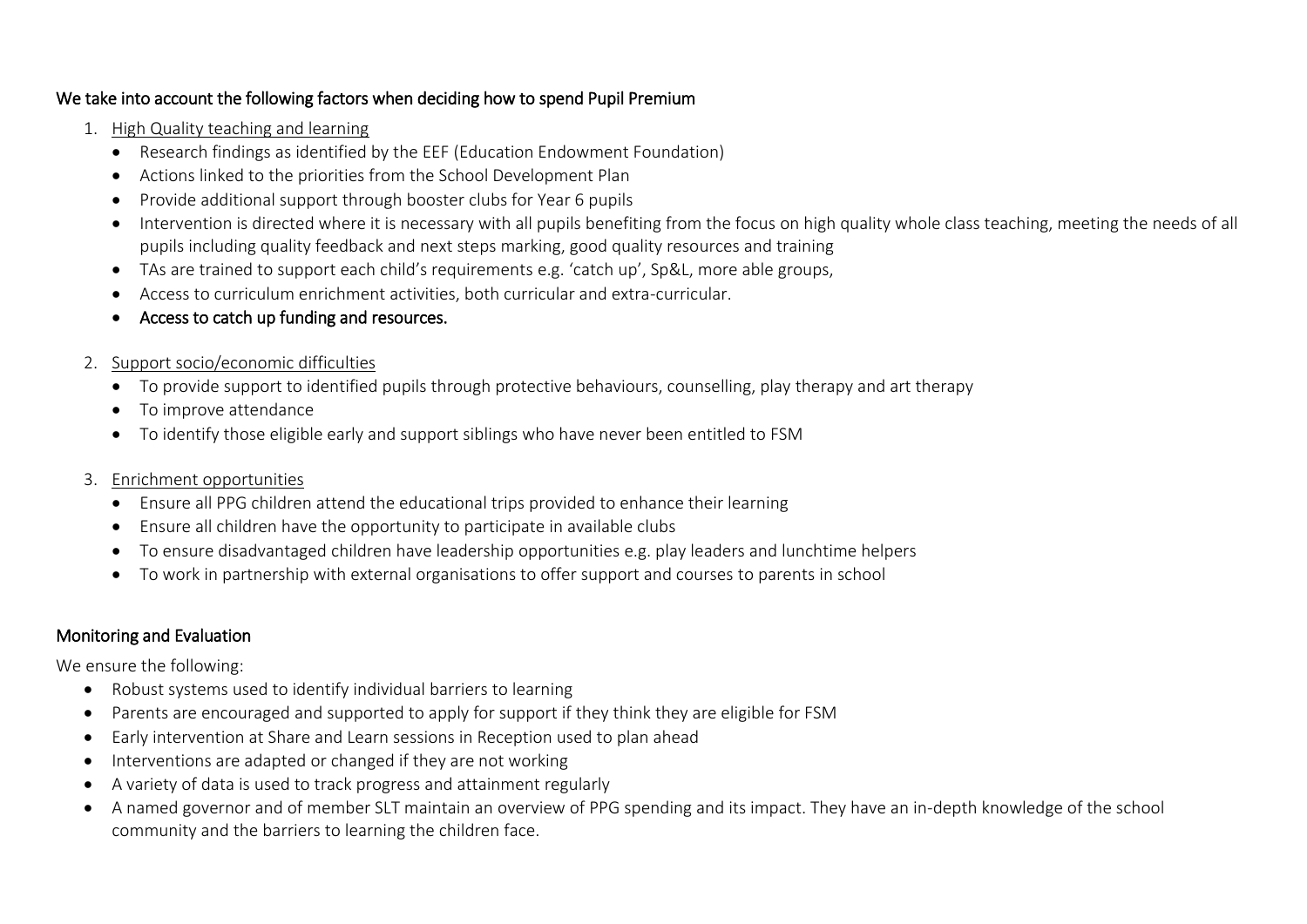Effective links with Batford Nursery and Children's Centre identify pupils who are eligible for Two Year Funding who may apply for a Nursery or Reception place at Sauncey Wood.

## Overview of the School

| Total number of pupils on roll                                                  | 194                      |
|---------------------------------------------------------------------------------|--------------------------|
| Total number of pupils eligible for PPG (Pupil<br>Premium Grant) at last Census | 47 pupils = $28%$        |
| Amount of PPG received per pupil                                                | £1,345 or £2,345 for LAC |
| Total amount of PPG budgeted/to be<br>received?                                 | £69,595                  |

#### **In 2021/22 Identified barriers for children include…..**

| A | • Speech, language and communication difficulties in early years.<br>Additional SEND difficulties exacerbated by the lockdown experience across two academic years<br>Low ability PPG pupils are not making progress in line with their peers across the school in RWM.<br>PPG/SEND reading resources for children in Key Stage Two to make clear progress.<br>Limited vocabulary knowledge limiting writing and spelling progress.<br>Lack of engagement in home learning for some pupils throughout school closures.<br>Lack of direct teaching time from professional teachers due to Covid 19.<br>Inconsistent gaps in learning in Maths and English (in line with the Writing Recovery plan) due to the disruption of learning over two<br>academic years. |
|---|-----------------------------------------------------------------------------------------------------------------------------------------------------------------------------------------------------------------------------------------------------------------------------------------------------------------------------------------------------------------------------------------------------------------------------------------------------------------------------------------------------------------------------------------------------------------------------------------------------------------------------------------------------------------------------------------------------------------------------------------------------------------|
| B | Some target family attendance concerns.<br>Social, Emotional and Mental Health difficulties preventing learning from occurring.<br>Parental engagement with reading at home and home learning and school events such as parents evening.                                                                                                                                                                                                                                                                                                                                                                                                                                                                                                                        |
|   | Cultural Capital: Limited opportunities to visit additional places, experiences, access to resources and learning equipment, including books,<br>to extend educational outlook.<br>Covid 19 and Lockdown experience have limited cultural capital further.                                                                                                                                                                                                                                                                                                                                                                                                                                                                                                      |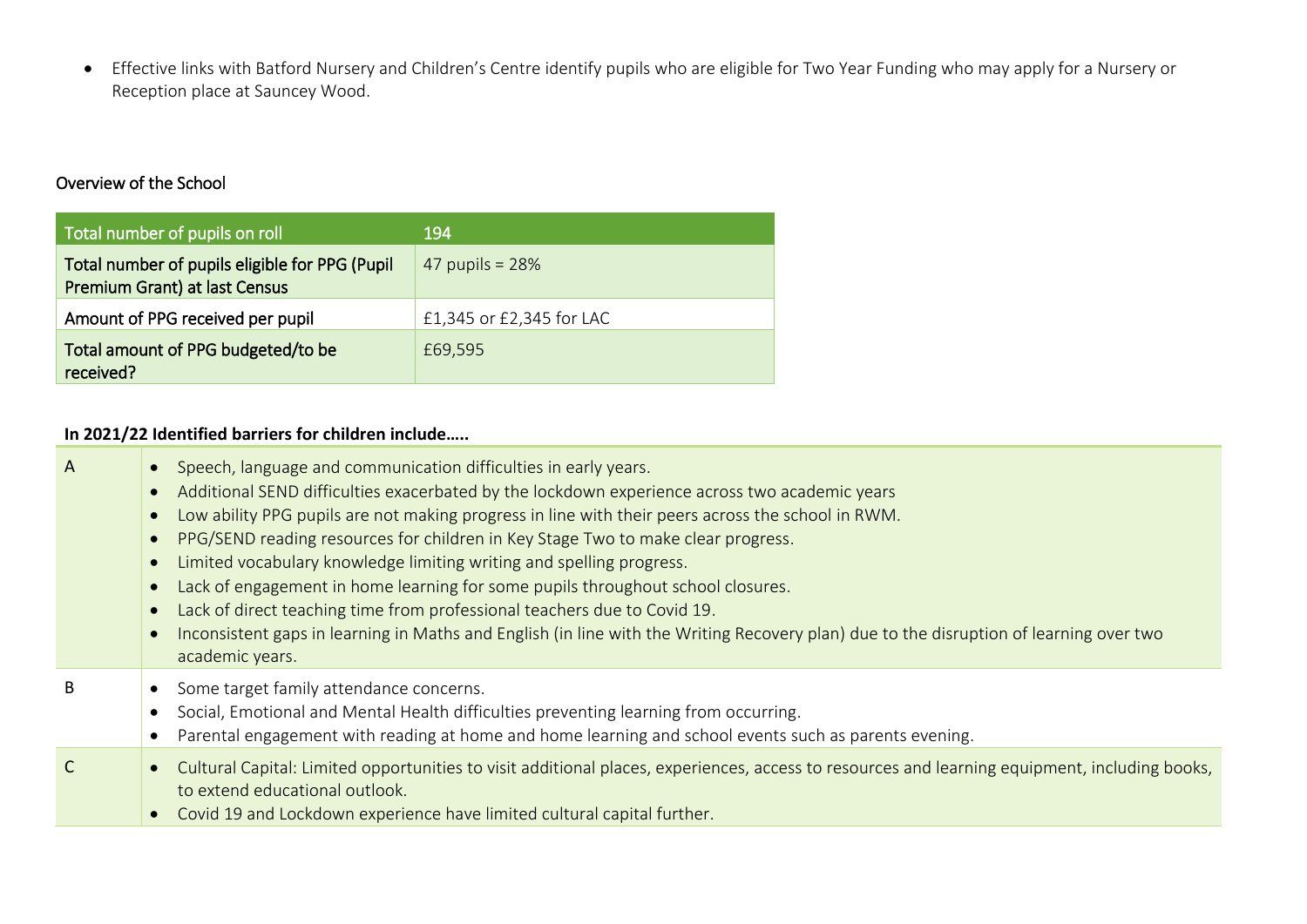| Outcomes |                                                                                                                                                                                                                                                                                                                                                                                                                                                                                                                                                                                                                                            |                                                                                                                                                                                                                                                                                                                                                                                                                                                                                                                                                                                                                                                                                                                                                                                      |                                                                                                                                                                                                                                                                                                                                                                                                                                                                                                                      |
|----------|--------------------------------------------------------------------------------------------------------------------------------------------------------------------------------------------------------------------------------------------------------------------------------------------------------------------------------------------------------------------------------------------------------------------------------------------------------------------------------------------------------------------------------------------------------------------------------------------------------------------------------------------|--------------------------------------------------------------------------------------------------------------------------------------------------------------------------------------------------------------------------------------------------------------------------------------------------------------------------------------------------------------------------------------------------------------------------------------------------------------------------------------------------------------------------------------------------------------------------------------------------------------------------------------------------------------------------------------------------------------------------------------------------------------------------------------|----------------------------------------------------------------------------------------------------------------------------------------------------------------------------------------------------------------------------------------------------------------------------------------------------------------------------------------------------------------------------------------------------------------------------------------------------------------------------------------------------------------------|
|          | Desired outcomes and how they will be<br>measured                                                                                                                                                                                                                                                                                                                                                                                                                                                                                                                                                                                          | <b>Success Criteria</b>                                                                                                                                                                                                                                                                                                                                                                                                                                                                                                                                                                                                                                                                                                                                                              | Measurable target                                                                                                                                                                                                                                                                                                                                                                                                                                                                                                    |
| A        | Pupil Premium children will catch<br>$\bullet$<br>up on the gaps in the learning<br>impacted by Covid lockdown in<br>reading in years $2 - 6$ .<br>Pupil Premium children will catch<br>$\bullet$<br>up on the gaps in the learning<br>impacted by Covid lockdown in<br>writing in years $2 - 6$ . In line with<br>the writing recovery plan.<br>Pupil Premium children will catch<br>$\bullet$<br>up on the gaps in the learning<br>impacted by Covid lockdown in<br>writing in years $2 - 6$ .<br>Pupil Premium children will be<br>$\bullet$<br>supported in their Speech,<br>Language and Communication<br>Needs in Year R and Year 1. | Teachers will identify which pupil<br>$\bullet$<br>premium children are below age related<br>levels and forensically identify their<br>barriers to learning.<br>Teachers will ensure that support staff are<br>allocated and interventions planned to<br>ensure these gaps are rapidly closed.<br>Teachers will think creatively about their<br>time and the time of their adult support to<br>close these gaps.<br>Senior leaders will provide support for<br>interventions in maths and phonics from<br>specialist teachers for PPG children.<br>Teachers will use appropriate levels of<br>$\bullet$<br>reading books to show progress in reading<br>for pupil premium children.<br>Teachers will regularly monitor the<br>comprehension attainment of pupil<br>premium children. | 20 pupil premium children in years $2 - 6$ will be<br>$\bullet$<br>ARE for reading.<br>20 pupil premium children in years $2 - 6$ will be<br>ARE in writing.<br>20 pupil premium children in years 2 -6 will be<br>$\bullet$<br>ARE for maths.<br>3 pupil premium children in Year 1 will be ARE for<br>$\bullet$<br>reading.<br>4 pupil premium children in Year 1 will pass the<br>phonics screening test.<br>3 pupil premium children in Reception will reach<br>$\bullet$<br>GLD for Communication and Language. |
| B        | Parents of pupil premium children<br>$\bullet$<br>to increase their level of<br>engagement with the school and<br>strengthen working partnerships<br>with families                                                                                                                                                                                                                                                                                                                                                                                                                                                                         | Senior leaders will monitor the number of<br>absences of pupil premium children.<br>Senior leaders will hold parents of pupil<br>$\bullet$<br>premium children to account for<br>persistent lateness and absenteeism.<br>Inclusion leader will target hard to reach<br>parents and build relationships with them.                                                                                                                                                                                                                                                                                                                                                                                                                                                                    | ALL pupil premium parents to attend all parent<br>consultation evenings. Teachers to record this and<br>report to SLT.<br>ALL pupil premium parents to attend school<br>events alongside their children. Teachers to<br>record attendance and report to SLT.<br>ALL pupil premium parents to flag concerns with<br>school leaders and teachers when they occur.<br>CPOMS and in school records will record.                                                                                                          |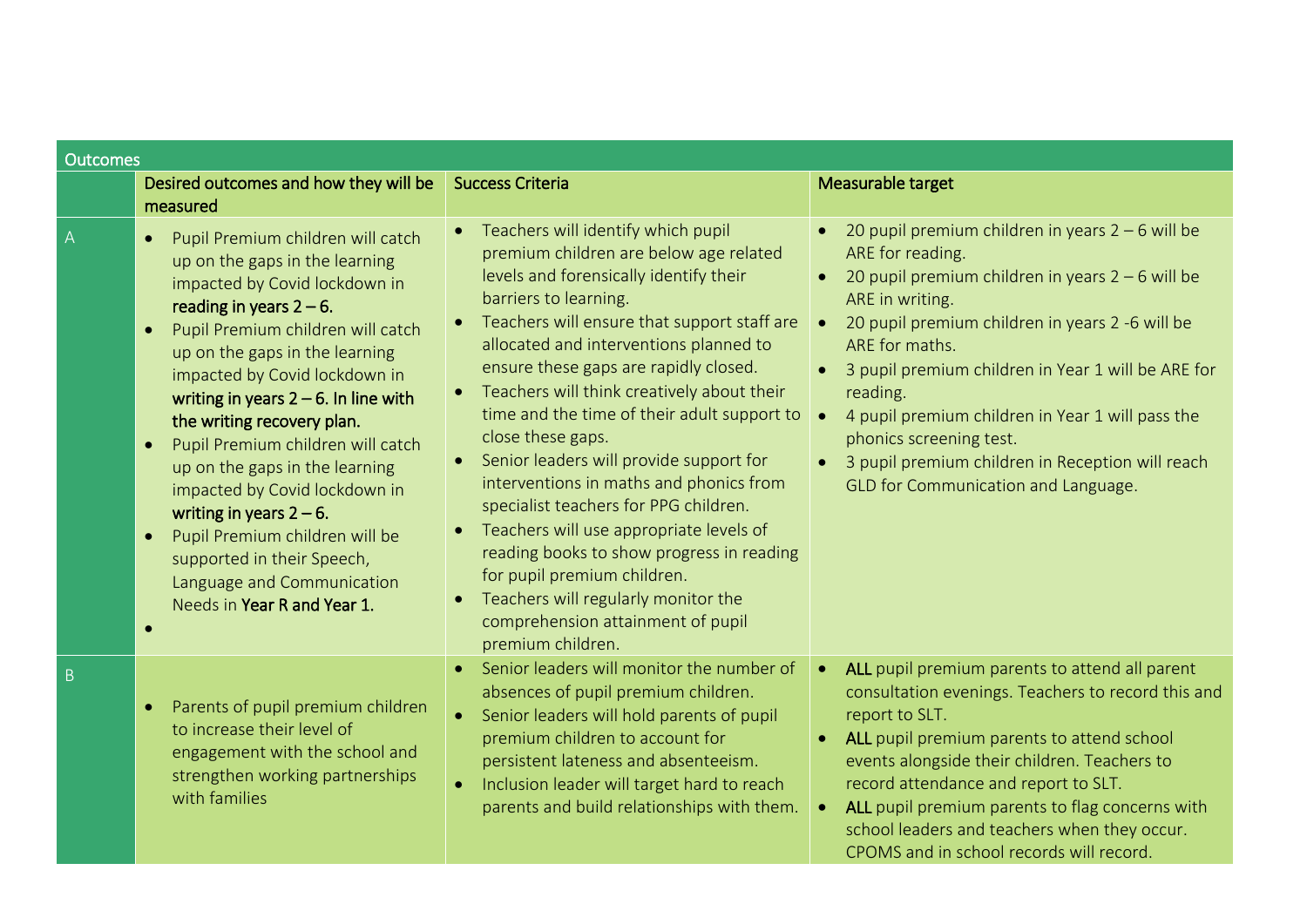| $\overline{C}$ | Ensure all PPG pupils have the       | • Pupil premium children will be supported |           | The majority of PPG pupils will achieve good      |
|----------------|--------------------------------------|--------------------------------------------|-----------|---------------------------------------------------|
|                | same opportunities to enrich their   | to attend all school events at the Head    |           | progress in non-core subjects.                    |
|                | curriculum as their peers including  | teacher's discretion.                      |           | ALL parents of PPG children will feel included in |
|                | attending educational visits, trips, | The parents of pupil premium children will |           | the school community.                             |
|                | workshops, music lessons and         | be targeted by class teachers to ensure    |           | ALL children of PPG children will feel that their |
|                | clubs with a focus on providing      | they know about upcoming events.           |           | parents support them at school.                   |
|                | writing opportunities.               | • Admin staff will take opportunities to   | $\bullet$ | This will be measured by pupil voice and          |
|                |                                      | remind parents when they see them.         |           | attendance figures.                               |

# Key Objectives 2021/2022

| <b>Objectives and Strategy</b> |                                                                                                                                                                                                                                                                                                                                                                                                                                                                                                                                                       | Cost    | <b>Staff</b>                                                                            | <b>Pupils</b> | Detail                                                                                                                                                                                                                                                                                                                                                                                                                                                                                                                                                                                                                                          | Outcome                                                                                                                                                                                                                                                                                                                                   |
|--------------------------------|-------------------------------------------------------------------------------------------------------------------------------------------------------------------------------------------------------------------------------------------------------------------------------------------------------------------------------------------------------------------------------------------------------------------------------------------------------------------------------------------------------------------------------------------------------|---------|-----------------------------------------------------------------------------------------|---------------|-------------------------------------------------------------------------------------------------------------------------------------------------------------------------------------------------------------------------------------------------------------------------------------------------------------------------------------------------------------------------------------------------------------------------------------------------------------------------------------------------------------------------------------------------------------------------------------------------------------------------------------------------|-------------------------------------------------------------------------------------------------------------------------------------------------------------------------------------------------------------------------------------------------------------------------------------------------------------------------------------------|
| A                              | <b>Engagement in learning, raising</b><br>attainment and enabling higher<br>rates of progress<br>2 experienced teachers<br>employed as intervention<br>teachers to provide small group<br>and 1:1 support for pupils.<br>Maths focus for KS2 pupils<br>Phonics focus for EYFS and KS1<br>pupils and identified Year 3.<br>2 Behaviour/learning mentors<br>employed in Year 6 and Year 2/3<br>Pupil Premium Leader employed<br>to oversee strategy, monitor and<br>evaluate outcomes.<br>Trainee teacher allocated to<br>class with highest numbers of | £40,000 | <b>SENCO</b><br>Two<br>intervention<br>teachers<br>2x<br>additional<br>1:1<br>teachers. | All pupils    | Phonics intervention teacher to<br>work alongside class teachers and<br>SENCO in identifying needs and<br>supporting through precision<br>teaching.<br>Maths intervention teacher to work<br>alongside KS2 teachers in<br>identifying learning needs and gaps<br>and teaching small groups during<br>maths sessions and as additional<br>support in the afternoons.<br>Intervention teachers to evaluate<br>intervention effectiveness and<br>regularly update strategies to<br>support pupils.<br>Enhanced staff numbers in year<br>groups where there is a lot of need<br>(years 3 and 6) in order to release<br>teaching team to close gaps. | ALL targeted pupil premium children in<br>targeted groups will make positive<br>progress in maths on the provision<br>map website.<br>ALL targeted pupil premium children in<br>to pass the phonics screening test.<br>ALL staff are facilitated to support<br>those most vulnerable children in<br>classes where there is a lot of need. |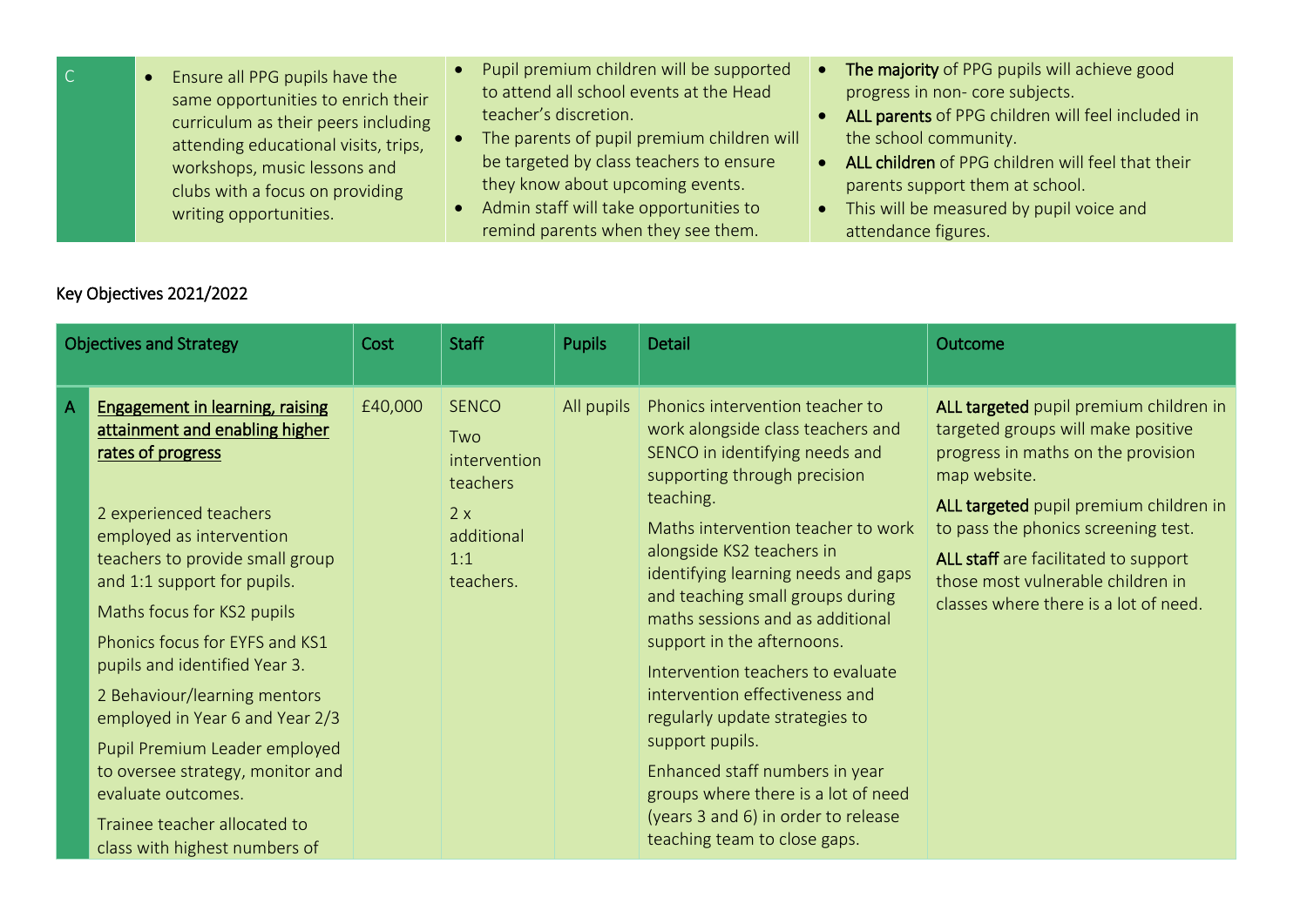| pupil premium to release class<br>teachers to close gaps.                                                    |        |                                       |                  |                                                                                                                                                                                                                                                                    |                                                                                                                                                                                                                                                                                                                                                                                  |
|--------------------------------------------------------------------------------------------------------------|--------|---------------------------------------|------------------|--------------------------------------------------------------------------------------------------------------------------------------------------------------------------------------------------------------------------------------------------------------------|----------------------------------------------------------------------------------------------------------------------------------------------------------------------------------------------------------------------------------------------------------------------------------------------------------------------------------------------------------------------------------|
| Resources to fund multisensory<br>learning<br><b>Numicon resources</b><br>Rapid readers/ PM reading<br>books | £5,000 | <b>SLT</b>                            | All pupils       | Each classroom to be provided with<br>Numicon support packs for<br>multisensory learning in maths.<br>Additional rapid reader books to be<br>purchased to support KS2 pupils.<br>Additional PM books to be bought<br>to support progress throughout the<br>school. | Pupil premium children will<br>$\bullet$<br>confidently using resources to<br>support thinking and extend<br>thinking in maths.<br>Pupil premium children will use<br>Rapid Reader Scheme to make<br>progress through levels.<br>Pupil Premium children will<br>make accelerated progress<br>through PM levels.<br>The above will be measured by<br>$\bullet$<br>in-school data. |
| Clicker 8                                                                                                    | £2,500 | All teachers                          | Target<br>pupils | Software package to support and<br>scaffold writing tasks for targeted<br>children to close gaps. (Writing<br>Recovery Plan)                                                                                                                                       | Targeted pupil premium<br>children will make good<br>progress in their writing.<br>• Targeted pupil premium<br>children will be supported to<br>complete independent work;<br>releasing teaching staff to<br>support other vulnerable<br>children.                                                                                                                               |
| Behaviour and learning mentors<br>Year 6                                                                     | £6,695 | Teaching<br>Assistants                | Target<br>pupils | Teaching staff in classes with high<br>level of need are supported in order<br>to target their time on pupil<br>premium catch up.                                                                                                                                  | ALL teachers are supported to<br>close the gaps for targeted<br>children.<br>In school data will show the<br>impact of these extra adults for<br>pupil premium children.                                                                                                                                                                                                         |
| Counselling                                                                                                  | £3,400 | Terapia<br>counselling<br>for schools | Target<br>pupils | Target pupils will be referred to a<br>counsellor throughout the school                                                                                                                                                                                            | Children will deal with<br>emotional barriers during<br>counselling sessions enabling                                                                                                                                                                                                                                                                                            |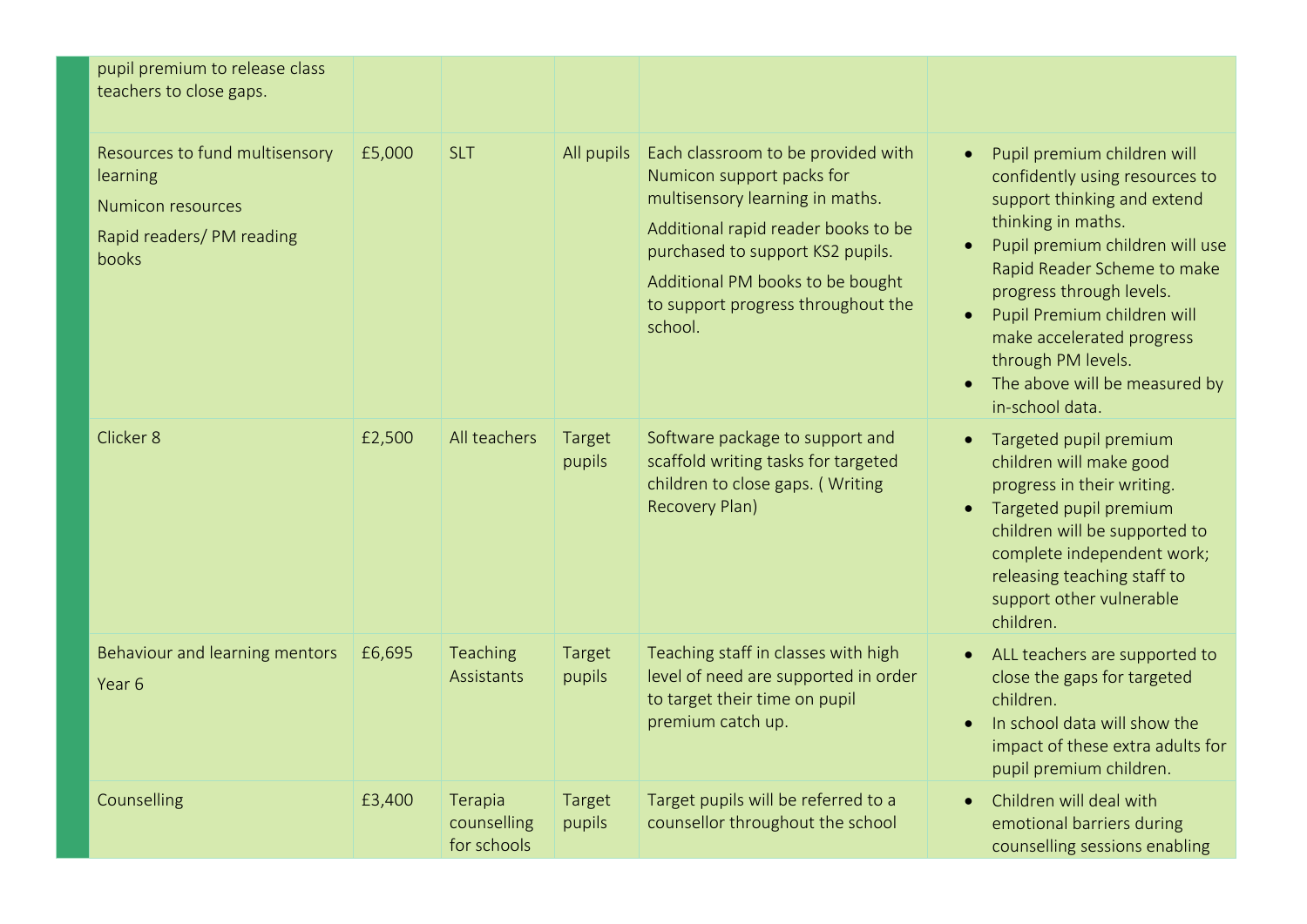|    |                                                                                                               |        |            |                          | year to support their positive<br>mental health.                                                                                                                                                                                                                                                 | them to be ready to learn in<br>the classroom.                                                                                                                                                                                                                                                                    |
|----|---------------------------------------------------------------------------------------------------------------|--------|------------|--------------------------|--------------------------------------------------------------------------------------------------------------------------------------------------------------------------------------------------------------------------------------------------------------------------------------------------|-------------------------------------------------------------------------------------------------------------------------------------------------------------------------------------------------------------------------------------------------------------------------------------------------------------------|
| B  | <b>Parental Engagement</b><br>Carried over from 2020/21                                                       |        |            |                          |                                                                                                                                                                                                                                                                                                  |                                                                                                                                                                                                                                                                                                                   |
|    | Parental Engagement activities<br>and incentives                                                              | £1,000 | <b>SLT</b> | <b>All PPG</b><br>pupils | Target pupil premium parents will<br>be contacted by teachers or school<br>staff to invite them to school<br>events.<br>These parents will be reminded by<br>phone calls and letters.                                                                                                            | ALL pupil premium parents to<br>attend classroom workshops.<br>ALL pupil premium parents to<br>attend school events.<br>ALL pupil premium parents to<br>$\bullet$<br>engage in parent consultations<br>and celebration assemblies.<br>ALL pupil premium parents to<br>$\bullet$<br>attend learning plan meetings. |
|    | Promoting positive mental<br>health for the school community                                                  | £2,500 | <b>SLT</b> | All pupils               | All staff trained in protective<br>behaviours September 2021.                                                                                                                                                                                                                                    | ALL members of the school<br>community will feel supported<br>by the school.<br>ALL staff equipped to support<br>the most emotional vulnerable<br>children including PPG.<br>ALL staff equipped to support<br>each other during a difficult<br>time.                                                              |
| C. | Enrichment<br>To maximise access to<br>experiences that widen<br>children's knowledge and skills<br>for life. | £8,500 | <b>SLT</b> | All pupils               | Continue to offer after school and<br>lunch club subsidies.<br>Continue to offer educational visits<br>and visitors subsidies.<br>Continue to offer Music lessons and<br>swimming lessons as needed by<br>PPG children.<br>Continue to plan workshops, drama,<br>dance and art events in school. | ALL pupils will access the same<br>opportunities and have a rich<br>and varied curriculum to<br>promote a love of learning.<br>Pupil voice will capture what<br>they have learned and how this<br>support their oral language<br>comprehension.<br>In-school data will show the<br>impact of these extra-         |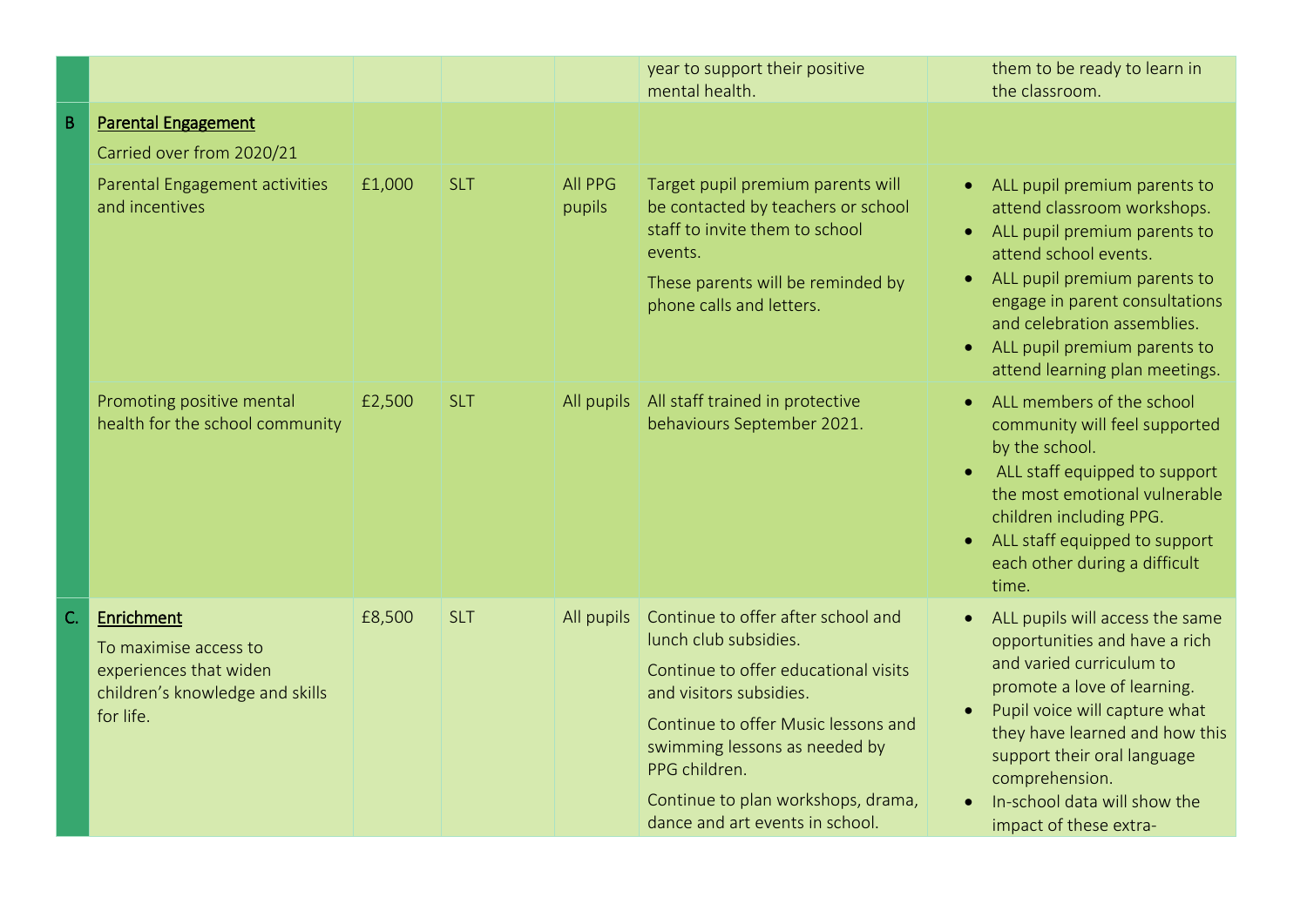#### EEF GUIDE TO SUPPORTING SCHOOL PLANNING (2021 - 2022) - TIERED MODEL SAUNCEY WOOD PRIMARY SCHOOL